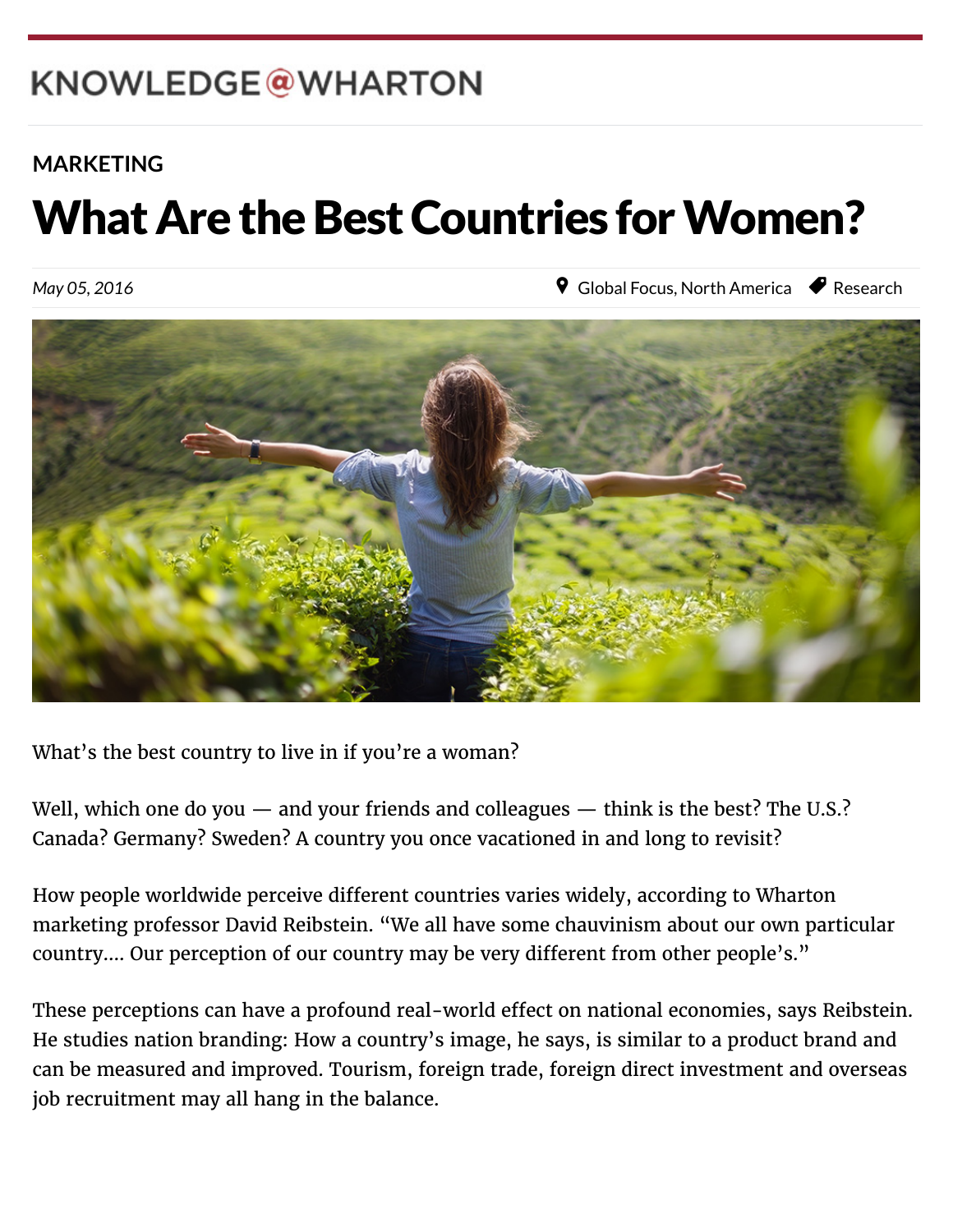Opinions about which countries treat women fairly make up one aspect of the brand, and these opinions are reflected in Reibstein's new Best Countries report and interactive website, compiled in collaboration with U.S. News & World Report, BAV Consulting, and Wharton. Unveiled at the World Economic Forum meeting in Davos, Switzerland, on January 20, the project — which Reibstein says is the largest and most diverse of its kind — surveyed approximately 16,200 global citizens to capture their impressions of 60 countries. Reibstein describes the survey population as "one third general population, one third business decision makers, and one third what would be called 'educated elite.'"

Sixty-five attributes were assessed and grouped into nine sub-rankings: Adventure, Citizenship, Cultural Influence, Entrepreneurship, Heritage, Movers, Open for Business, Power, and Quality of Life. (Gender equality was classified under the Citizenship sub-ranking.) According to Reibstein, statistical weighting was then applied based on the correlation between the sub-rankings and the countries' per capita GDP (at purchasing power parity) to arrive at the final country rankings.

#### **Which Countries Topped the Gender-Equal List?**

Among the 14 "Best Of" lists created as part of the report (Best Countries to Start a Career, Best Countries for Green Living, Most Transparent Countries, to name a few) is Best Countries for Women. For this ranking, Reibstein drew only from females' responses to the survey, which numbered about 7,000. The Best Countries for Women rating is a composite of five attributes: human rights, gender equality, income equality, safety, and progressiveness.

Reibstein comments that perhaps the biggest topic at this year's World Economic Forum meeting related to women and their role in society. "I think there's a tremendous interest in which countries are doing a good job on gender equality and how they might serve as a model for other countries."

> **"I think there's a tremendous interest in which countries are doing a good job on gender equality and how they might serve as a model for other countries."**

–David Reibstein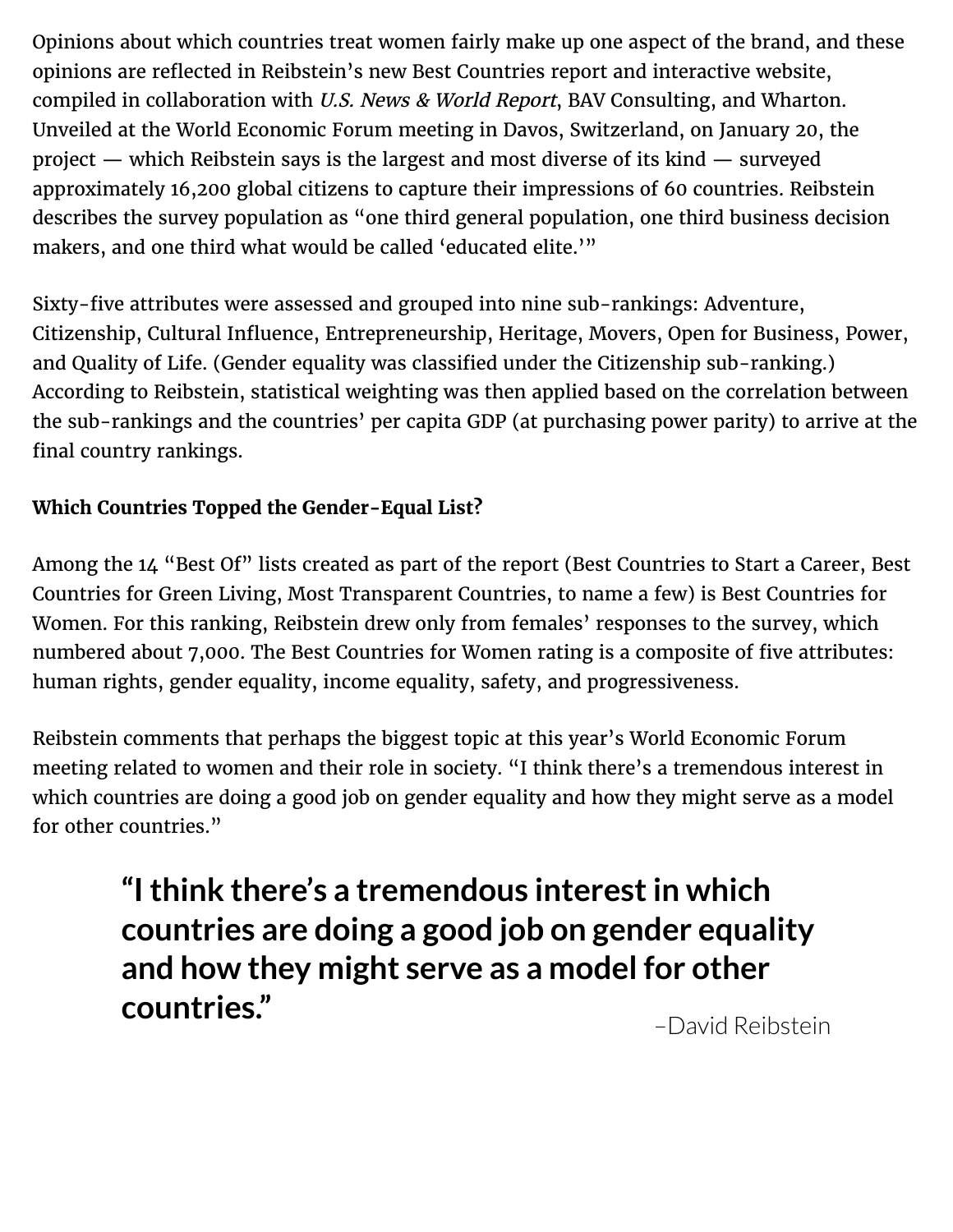Denmark topped the 60-nation list as the perceived best country for women. According to the report, Denmark has a parental leave policy that is among the most flexible in the European Union, an earnings-related day care system, and virtually free education and health care. Denmark also ranks high (fourth) on Save the Children's 16th Annual Mothers' Index, which measures the well-being of mothers and children in 179 countries.

Interestingly, though, Denmark did not win Best Country overall—Germany did.

Sweden was regarded as the second best country for women, followed by Canada, the Netherlands and Australia. Sweden has an extremely progressive attitude toward gender equality, the report says, and ranks near the top—fourth—on the latest World Economic Forum Global Gender Gap report. (The WEF report presents statistics on 145 economies, measuring "how well they are leveraging their female talent pool" based on economic, educational, health, and political factors.)

Global perceptions about Canada (#3) may continue to be positive because of its current prime minister's outspoken stance on gender equality. Justin Trudeau is proud to call himself a feminist, the Independent reported recently. Trudeau said there is a "tremendous amount of work" to be done to establish pay equality, equal representation in the parliament, and access to quality childcare, as well as to eradicate violence against women.

The Netherlands (#4) provides benefits to new mothers including subsidized access to a maternity nurse, according to the report. It ranks high  $-$  13th out of 145 countries  $-$  on the latest WEF Global Gender Gap report. And in Australia, according to the Best Countries report, women have increasingly assumed leadership roles in universities, workplaces, boardrooms, and government.

Notably, all of the top five best countries for women score well — around 5 or higher — on the WEF report's 7-point scale assessing the ability of women to rise to positions of leadership in particular countries.

Pakistan and Algeria, two countries criticized by human rights groups for their treatment of women, came in last at #59 and #60. In Pakistan, the struggle of girls and women to get an education, and the threat of terrorism in that country, was highlighted worldwide in 2012 when the Taliban tried to execute 14-year old Malala Yousafzai for speaking out about girls' right to attend school. On the WEF Global Gender Gap Report, the country ranks nearly last, 144th out of 145 nations.

#### **How Did the U. S. Rank?**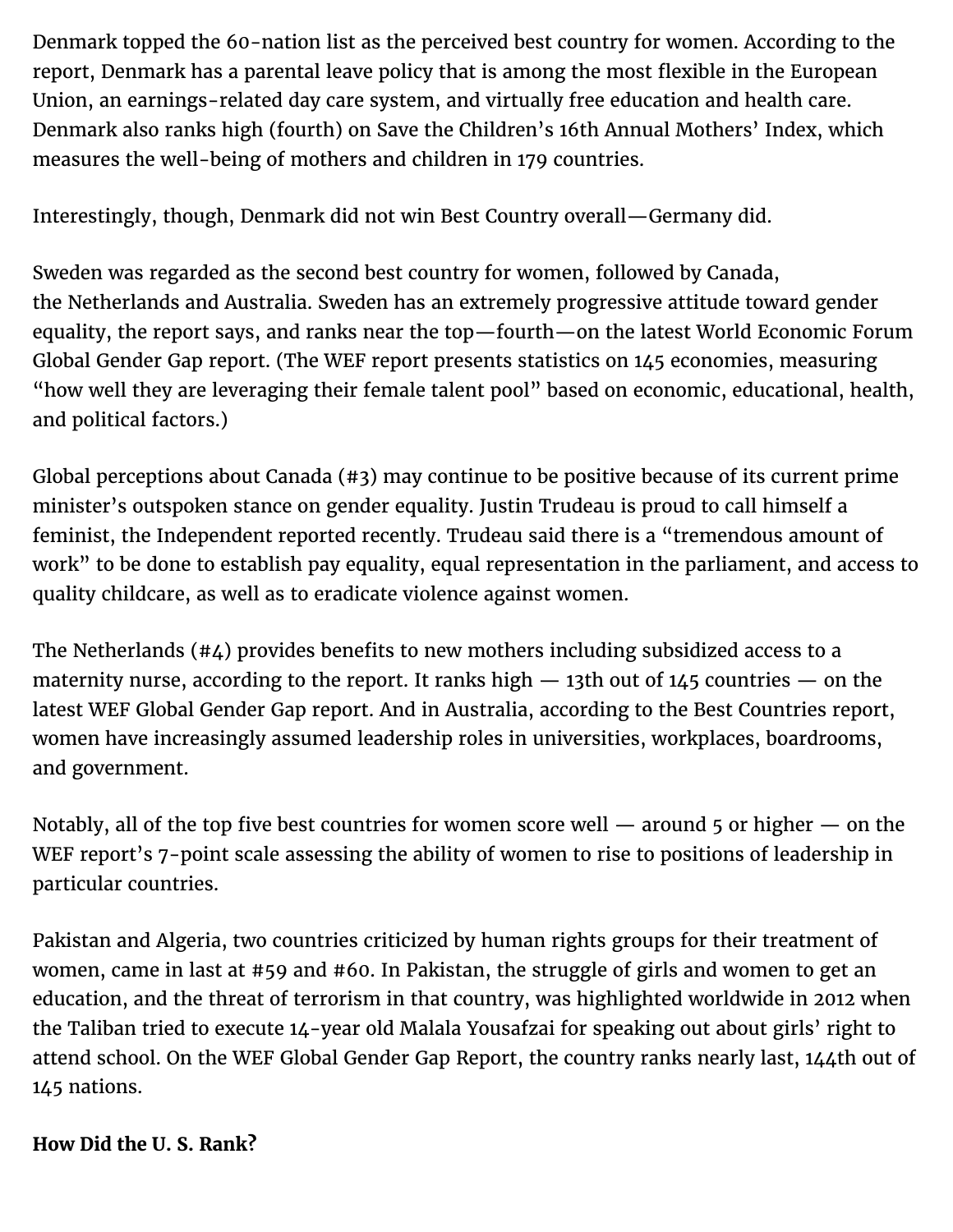The U. S. ranked only #13 as a good nation for women, despite coming in at #4 in Best Countries overall. The report mentions income inequality as one factor lowering the U.S. ranking for women. According to a recent article in the New York Times, American women earn only 79 cents for every dollar earned by men. (Unfortunately, the U. S. is not unique in having a gender pay gap.)

## **The U.S. only ranked #13 as a good nation for women, despite coming in at #4 in Best Countries overall.**

Another factor negatively impacting perceptions of the U.S. as a good place for women could be the lack of paid maternity leave. According to a recent NPR report, the U.S. is the sole country among the 34 nations in the Organization for Economic Co-operation and Development (OECD) that does not mandate paid maternity leave. It is also one of only nine that has no leave policies for fathers.

The U.S.'s specific gender equality score is relatively high: 7.6 out of 10. Philadelphia-based consultant Tom Lincoln, who is the director of the [Wharton Nation Brand Conference](http://www.whartonnationbrandconference.com/) to be held in October in Philadelphia, comments, "The U.S.'s brand perception for gender equality is surprisingly strong, especially when you consider that we have no paid maternity leave laws. One explanation might be that the women's rights movement in the U.S. is perceived to have had a long and successful history compared to that of other countries."

Reibstein points out that another factor weighing down the U.S.'s ranking may be safety. Safety was one of the five attributes rolled into Best Countries for Women, and many people "view the U.S. as not necessarily a very safe place." In Reibstein's view, our movies and news media unintentionally contribute to this image. "A lot of our movies show violence happening in various American cities… Some countries that have violence keep it very low-profile and don't want it very well known. Whereas it seems to be the headline coming out of the United States."

#### **How Nation Branding A!ects Economic Growth**

How women perceive a country affects the country's economic success, asserts Reibstein. For example, if a country is rated highly, "it certainly leads to a little bit more than 50% of the world feeling more positive about a country. Which, in turn, has an impact through [many] economic dimensions."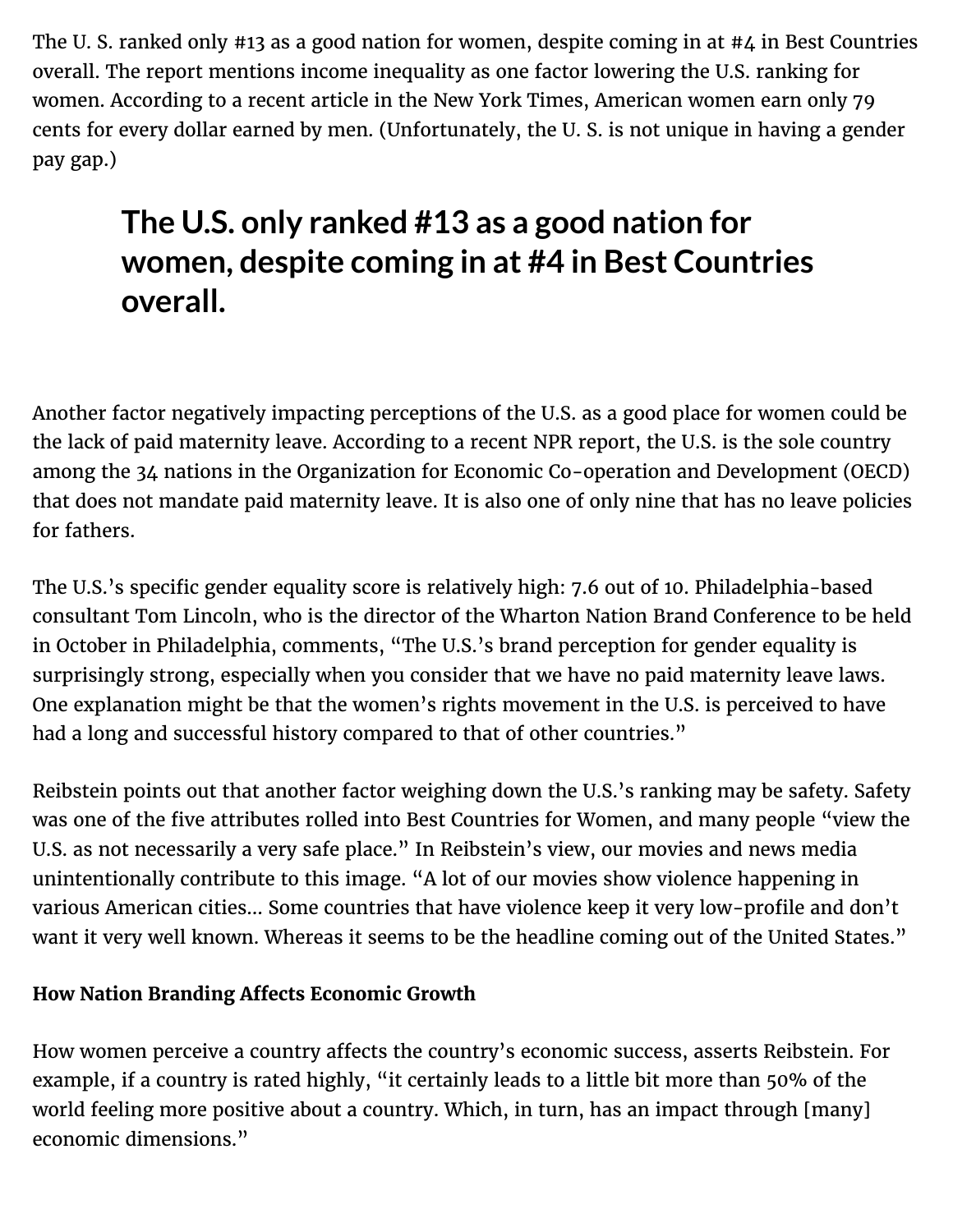Global perceptions can affect where women (and men, and families) choose to spend their travel and leisure dollars: some may want to vacation in a place viewed as relatively female-friendly.

## **"If I want to attract women as employees, the fact that I'm in Denmark makes it easier…. The fact that I'm in Algeria makes it harder."**

–David Reibstein

And these opinions can affect investing as well, especially today when many are giving more thought to social factors when they dedicate their financial resources. For example, says Reibstein, "If I want to be investing in companies in a country… I might want to invest in a country that is more progressive and gender-equal."

Moreover, multinational companies' recruiting efforts can either be helped or harmed by global opinion. "If I want to attract women as employees, the fact that I'm in Denmark makes it easier…. The fact that I'm in Algeria makes it harder." Or a female executive may be looking at similar career opportunities in Canada and the U.S., says Reibstein, and realize, "'Canada seems to be viewed as treating women better.'"

"I think there are ways to start thinking about these results, and how companies might even be able to take advantage of this information."

Emerging markets in particular may want to take heed of the rankings as their companies increasingly compete with developed-world companies for management talent. Women now make up 40% of students at top U.S. MBA programs, according to Fortune magazine. And it's well-documented that women now outnumber men globally in university attendance and graduation rates.

India, for example, ranks relatively high as a Best Country (#22) but plummets to #44 in Best Countries for Women. Drilling down to its perceived gender equality score, it earned only 0.2 on a scale of 10. And according to the WEF Global Gender Gap report, the ability of women to rise to positions of leadership in India is only 3.3 on a 7-point scale.

South Korea, another strong developing market, had a similarly poor showing in gender equality of 0.1. It's notable that South Korea has the second-longest working hours of all OECD countries. This generally poses a greater obstacle for female employees than male employees because they typically provide more of the care for children and aging parents.